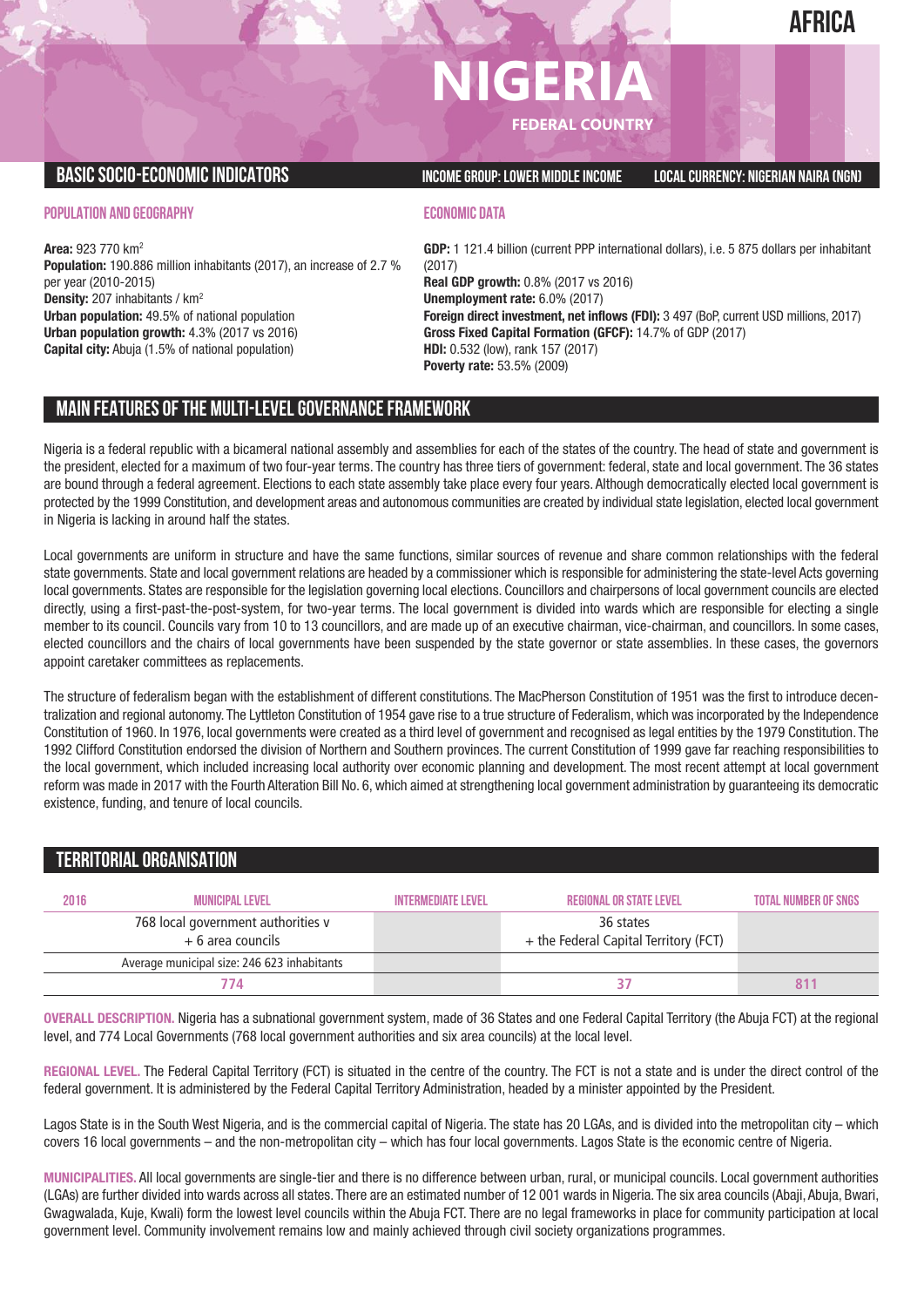## **SUBNATIONALGOVERNMENT RESPONSIBILITIES**

The 1999 Constitution outlines the basic principles of the sharing of roles and responsibilities. Exclusive functions are those reserved for the Federal Government. Concurrent functions are shared jointly by the Federal government and the State governments. However, in case there is a conflict, the powers of Federal government prevail over those of the states. Residual functions are assigned to the states.

The Constitution makes the creation and control of local governments a residual matter for state governments. There remains a level of uncertainty over the role and status of local governments as the third-tier of government. Article 7 expresses that state governments have the power to enact legislation providing for "the establishment, structure, composition, finance and functions" of local government councils.

Local government is entitled to provide basic services such as primary education, health services and the development of agriculture (Fourth Schedule of the Constitution). However, the states are, in practice, primarily responsible for these services. Local government core responsibilities include pre-school, primary and adult education; public health; town planning; roads and transport; and waste disposal. Joint service responsibilities of local governments with the states are: primary and adult education, town and regional planning, roads and transport, water and sanitation, environmental protection, sport and leisure facilities, and religious facilities.

#### **Main responsibilitysectors and sub-sectors**

|                                       | <b><i>STATE LEVEL</i></b>                                                                                  | <b>MUNICIPAL LEVEL</b>                                                                                                  |
|---------------------------------------|------------------------------------------------------------------------------------------------------------|-------------------------------------------------------------------------------------------------------------------------|
| 1. General public services            | Internal administration; Local government affairs;<br>Public buildings and facilities                      | Administrative services (marriage, birth, etc.);<br>Public buildings and facilities                                     |
| 2. Public order and safety            | State police; Regional Firefighting services                                                               |                                                                                                                         |
| 3. Economic affairs/transports        | Regional and urban roads; Public transports;<br>Regional economic development ; Regional tourism           | Local roads; Urban transports                                                                                           |
| 4. Environmental protection           | Nature preservation; Soil and groundwater protection;<br>Consumer protection                               | Parks and green areas; Waste management; Street cleaning;<br>Sewerage; Cemeteries; Slaughterhouses; Nature preservation |
| 5. Housing and<br>community amenities | Housing Construction and renovation; Management;<br>Urban and land use planning; Water and sanitation      | Urban and land use planning; Urbanism; Water and sanitation                                                             |
| 6. Health                             | Hospitals                                                                                                  | Primary healthcare (medical centres); Preventive healthcare                                                             |
| 7. Recreation,<br>culture & religion  | Regional museums; Cultural heritage; Sports;<br>Libraries; Religious affairs                               | Local museums; Sports;<br>Libraries; Religious affairs                                                                  |
| 8. Education                          | Primary, secondary and higher education;<br>Vocational and technical education; Higher and Adult education | Pre-primary and primary education; Adult education                                                                      |
| 9. Social protection                  | Housing subsidies and benefits                                                                             |                                                                                                                         |

# **SUBNATIONAL,STATE AND LOCALGOVERNMENTFINANCE**

| Scope of fiscal data: Abuja Federal Capital Territory and 36 state governments at the state level. | <b>SNA</b> | Availability of fiscal data: | Quality/reliability of fiscal data: |
|----------------------------------------------------------------------------------------------------|------------|------------------------------|-------------------------------------|
| and 774 local governments at the local level.                                                      | 2008       | <b>Medium</b>                | Low                                 |
|                                                                                                    |            |                              |                                     |

**GENERAL INTRODUCTION.** State and local governments have autonomy for public spending, economic planning and sector policies. However, in practice, states rely largely on the policy dictates of the federal government. The effectiveness of state governments is diminished by the lack of commensurate revenue decentralization and low fiscal and budget management capacity at the state level. Fiscal federalism is enshrined in the 1999 Constitution. Since 1999, state and local governments have increased their share of Nigeria's expenditure and revenues and currently enjoy wider policy and fiscal spaces.

The Revenue Mobilization, Allocation and Fiscal Commission (RMAFC) is responsible for reviewing the country's intergovernmental fiscal relations. States and local governments receive substantial amount of resources as constitutionally guaranteed transfers from the Federation Account. Each state has its own tax authority, responsible for administering and collecting state taxes.

Fiscal decentralization and intergovernmental relations are an important part of the Constitution. However, statutory allocations from the Federation Account. corruption, tax evasion at the local level, subnational government capacity to generate finance internally and effectively for development purposes, and lack of financial autonomy remain key challenges.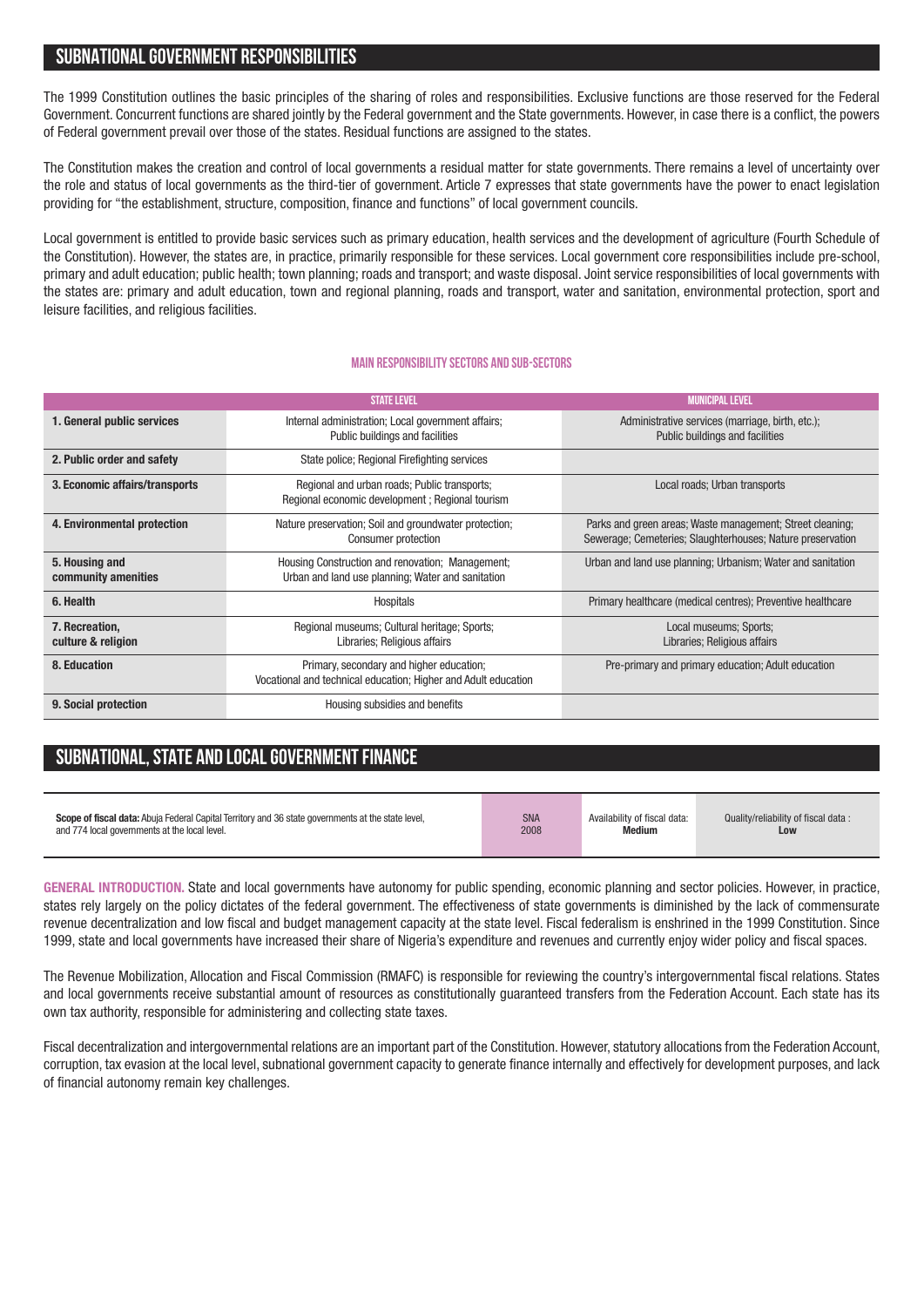

### **SUBNATIONALGOVERNMENTEXPENDITURE BYECONOMICCLASSIFICATION**



**NIGER** 

**FEDERAL COUNTRY**

**EXPENDITURE.** Abuja Federal Capital Territory and the 36 state governments have a large discretionary power over the use of their revenues, and are responsible for a relatively high share of public expenditures. However, most of their expenditures relate to current expenditures (on average 45% of state governments expenditures are spent on staff expenditure). Local government account for 13% of total government revenue.

**DIRECT INVESTMENT.** Capital expenditure at subnational level is low (23.7%). Direct investment is low at state government level and almost none existent at local government level. There is a need for Nigeria to enact more investor friendly policies that would encourage and provide a conducive and enabling environment for gross fixed capital formation. Although Nigeria's economy is one of the largest on the continent, public infrastructure and services remain a critical challenge.

#### **SUBNATIONALGOVERNMENTEXPENDITURE BYFUNCTIONALCLASSIFICATION – COFOG**

|                                     | % GDP      |              |       | % SUBNATIONAL, STATE<br>AND LOCAL GOVERNMENT |  | SNG EXPENDITURE AS A % GDP |     |                             | % OF TOTAL SNG EXPENDITURE            |  |
|-------------------------------------|------------|--------------|-------|----------------------------------------------|--|----------------------------|-----|-----------------------------|---------------------------------------|--|
| <b>Total expenditure</b>            | <b>SNG</b> | <b>State</b> | Local | <b>SNG</b>                                   |  | State Local                | 20% |                             | Social protection<br>$\Box$ Education |  |
| 1. General public services          |            |              |       |                                              |  |                            |     |                             | Recreation, culture<br>and religion   |  |
| 2. Defence                          |            |              |       |                                              |  | 15%                        |     | $\Box$ Health               |                                       |  |
| 3. Security and public order        |            |              |       |                                              |  |                            |     |                             | $\Box$ Housing and                    |  |
| 4. Economic affairs / transports    |            |              |       |                                              |  |                            |     |                             | community<br>amenities                |  |
| 5. Environmental protection         |            |              |       |                                              |  | 10%                        |     | Environmental<br>protection |                                       |  |
| 6. Housing and community amenities  |            |              |       |                                              |  |                            |     |                             | Economic affairs /<br>transports      |  |
| 7. Health                           |            |              |       |                                              |  |                            | 5%  |                             | Public order                          |  |
| 8. Recreation, culture and religion |            |              |       |                                              |  |                            |     |                             | and safety                            |  |
| 9. Education                        |            |              |       |                                              |  |                            |     |                             | $\Box$ Defence                        |  |
| 10. Social protection               |            |              |       |                                              |  |                            | 0%  |                             | General public<br>services            |  |

There is no official data on governments' functional classification of expenditures at state or local government levels. However, at federal level the highest level of spending is in the areas of general public services, public order and safety and education. At state and local government level, based on the subnational responsibilities listed above and previous year data, expenditure is highest in the area of general public services and administration; economic affairs including agriculture, road maintenance and transport; education; and health.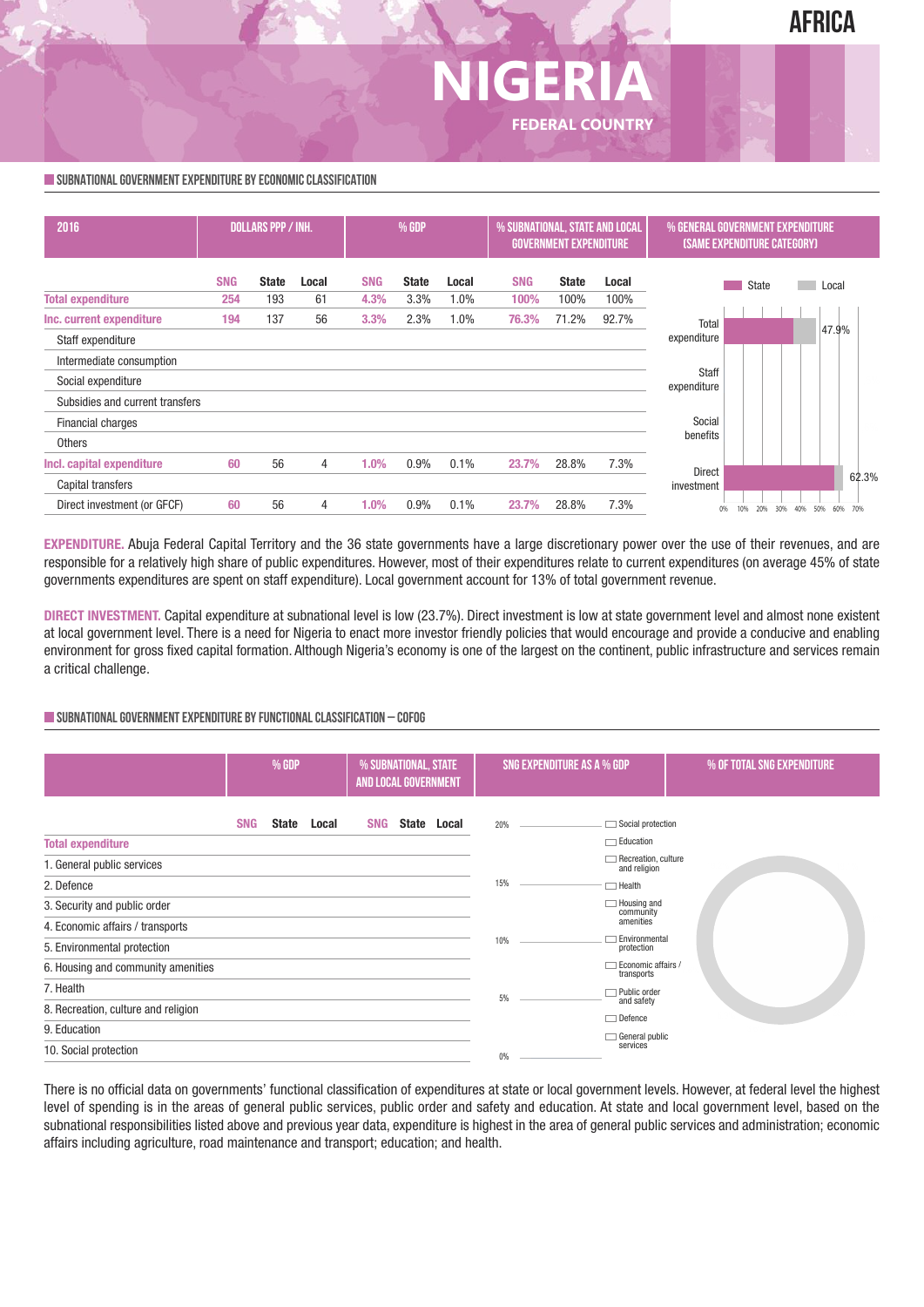#### **SUBNATIONALGOVERNMENT REVENUE BYCATEGORY**

| 2016                 | % GDP      |              |       | % GENERAL GOVERNMENT<br>(SAME REVENUE CATEGORY) |              |       | % SUBNATIONAL, STATE AND LOCAL GOVERNMENT REVENUE |             |                         |                                    |                        |                |  |
|----------------------|------------|--------------|-------|-------------------------------------------------|--------------|-------|---------------------------------------------------|-------------|-------------------------|------------------------------------|------------------------|----------------|--|
|                      | <b>SNG</b> | <b>State</b> | Local | <b>SNG</b>                                      | <b>State</b> | Local |                                                   |             | <b>WAS SNG revenue</b>  | % state revenue<br><b>Contract</b> | <b>W</b> local revenue |                |  |
| <b>Total revenue</b> | 3.4%       | 2.4%         | 1.0%  | 38.3%                                           | 26.9%        | 11.5% | 70%                                               |             |                         |                                    |                        |                |  |
| Tax revenue          | 1.1%       | 0.7%         | 0.4%  |                                                 |              |       | 60%<br>50%                                        |             |                         |                                    |                        |                |  |
| Grants and subsidies | 1.6%       | 1.0%         | 0.6%  |                                                 |              |       | 40%                                               |             |                         |                                    |                        |                |  |
| Tariffs and fees     |            |              |       |                                                 |              |       | 30%                                               |             |                         |                                    |                        |                |  |
| Property income      |            |              |       |                                                 |              |       | 20%                                               |             |                         |                                    |                        |                |  |
| Other revenues       | $0.0\%$    | $0.0\%$      |       |                                                 |              |       | 10%<br>0%                                         |             |                         |                                    |                        |                |  |
|                      |            |              |       |                                                 |              |       |                                                   | Tax revenue | Grants and<br>subsidies | Tariffs<br>and fees                | Property<br>income     | Other revenues |  |

**OVERALL DESCRIPTION.** All centrally-collected revenues are accrued to the Federation Account for distribution to the three tiers of government (Section 192 of the Constitution). Over the years, oil and gas revenues in Nigeria have provided about 75% of the income received by the Federation Account. The Federal Government is entitled to 52.7% of the Federation Account and transfers the balance to the states through the Federal Account Allocation Committee, of which 26.7% is held by the states and 20.6% is allocated to local governments. The amount received by a state is determined by the National Revenue Mobilisation, Allocation and Fiscal Commission according to specific criteria, namely the "equality of states", population, landmass, social development and the value of internally generated revenues. Furthermore, nine oil-producing states receive an additional 13% of the country's oil revenues.

SNG revenues in FY 16 accounted for 38% of all general government revenues. Federal and state governments are responsible for raising and collecting taxes. At SNG level, "internally generated revenues" (as referred to in the national accounts) mostly consist of: (a) rates, including property rates, education rates and street lighting; (b) taxes such as community, flat rates and poll tax; (c) fines and fees, including court fines and fees, motor park fees, forest fees, public advertisement fees, market fees, regulated premises fees, registration of births and deaths and licensing fees and (d) miscellaneous sources such as rent on council estates, royalties, interest on investment and proceeds from commercial activities. In 2016, SNG internally generated revenues amounted to 768 billion Naira - i.e. 8,182 million PPP dollars or 44 PPP dollars per inhabitant, of which 42 dollars at the state level and 2 at the local government level, representing 30% of total state revenues and 2.8% of local government revenues respectively.

**TAX REVENUE.** The Taxes and Levies Act 21 of 1998 provides that state and local governments are statutorily responsible for the collection of 80% of total taxes and levies. However, in value terms, state and local governments only collect a fraction of that total tax revenue, and the Federal government has control over setting tax bases and tax rates. The majority of high-earning tax items, such as value-added tax, company income tax, import and excise duties, mining rents and royalties, and petroleum profit tax, are generally exclusively collected by the federal government.

In FY2016, the share of VAT revenues for the three tiers of government was 35% for local governments, 50% for state governments and 15% for the federal government.

SNG mainly collects the following taxes/levies: a) Personal Income Tax (Pay-as-you-earn -PAYE- income tax automatically deducted at source from salaries); b) Capital Gains Tax (Individuals only); C) Road Taxes; d) Stamp Duties (instruments executed by individuals); and e) Pools Betting and Lotteries, Gaming, and casino Taxes. The Joint Tax Board (JTB) was created to help promote and improve tax administration across Nigeria, particularly harmonising the Personal Income Tax Act. Personal Income Tax is collected by the state governments via the State Board of Internal Revenue (SBIR) and account for at least 50% of all internally generated revenue at the state level.

**GRANTS AND SUBSIDIES.** The Nigerian government transfers a significant proportion of resources to sub-national governments. Federal allocations are meant to supplement the revenue states generate from taxes on personal income, property and other sources. Nonetheless, in almost all states, the federal allocation provides more than 80% of total revenue. In certain states, internally generated revenue (IGR) falls short of even covering personnel costs.

Section 162 of the 1999 Constitution provides for the funding of local governments through the Federation Account, managed by the State Joint Local Government Account. In practice, state governments have taken over most local government functions in order to justify the spending of the funds earmarked for councils in the Joint Revenue Account, and channelled funds from the Federation Account are often credited to state governments and do not reach the local level.

**OTHER REVENUES.** State and local governments can perceive other sources of revenues to compensate for their lack of autonomy over transferred revenues. These revenues are mainly fees and charges on public services. For state governments, these revenues include: stamp duties, gambling taxes, road taxes, business registration fees, street naming registration fees. Regarding local governments, other revenues include: motor park levies, domestic animal license fees, cattle tax, radio and television license fees, marriage and death registration fees, among others.